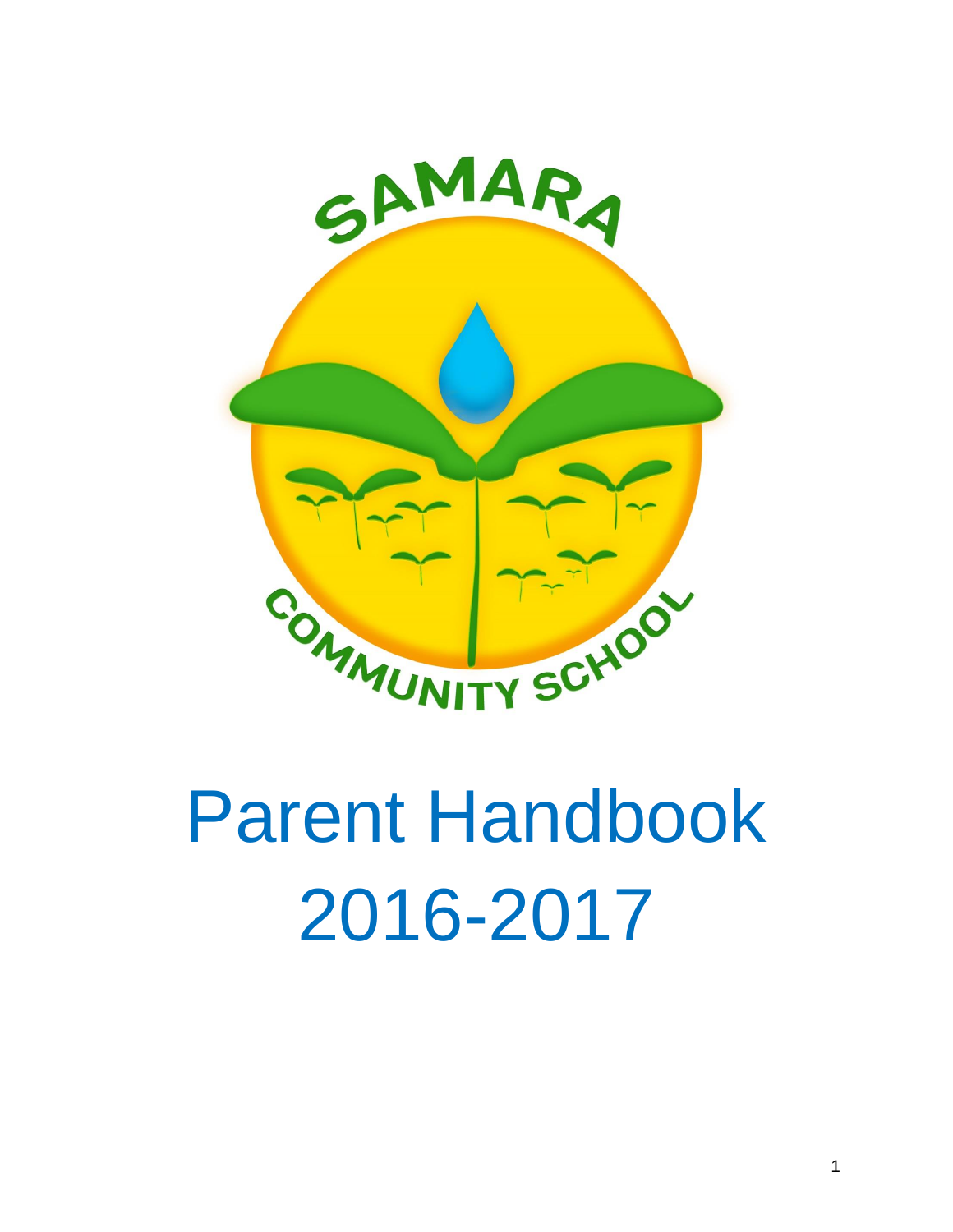

August 2016

Dear Samara Community School Family,

We are delighted to welcome you to a wonderful school community. We know it will be a place full of learning, fun, new beginnings, exploration, and language. We thank you for taking part in this voyage with us.

We want you to know that we feel that a strong family connection is essential to our children's success. We want you to be involved in every step of the way. We would love to see you helping out in the school, on field trips and communicating in the family communication notebooks. We want to hear your opinions and ideas. We value your ideas and thoughts. In this handbook, you will find more information about many of the ways to get involved.

This handbook also serves to provide information regarding school operations and things parents most frequently ask about. Use the table of contents as your guide to find your answer to your question. If you cannot find an answer to your question, please feel free to ask! We are here to serve you!

We look forward to working with you for the advancement of your child, academically, socially and emotionally.

> In solidarity, Samara Community School

**Table of Contents**

# **Academics**

Dual language

2 **Curriculum** \*\*Homework and Book Baggies \*\*Field trips Report cards and progress reports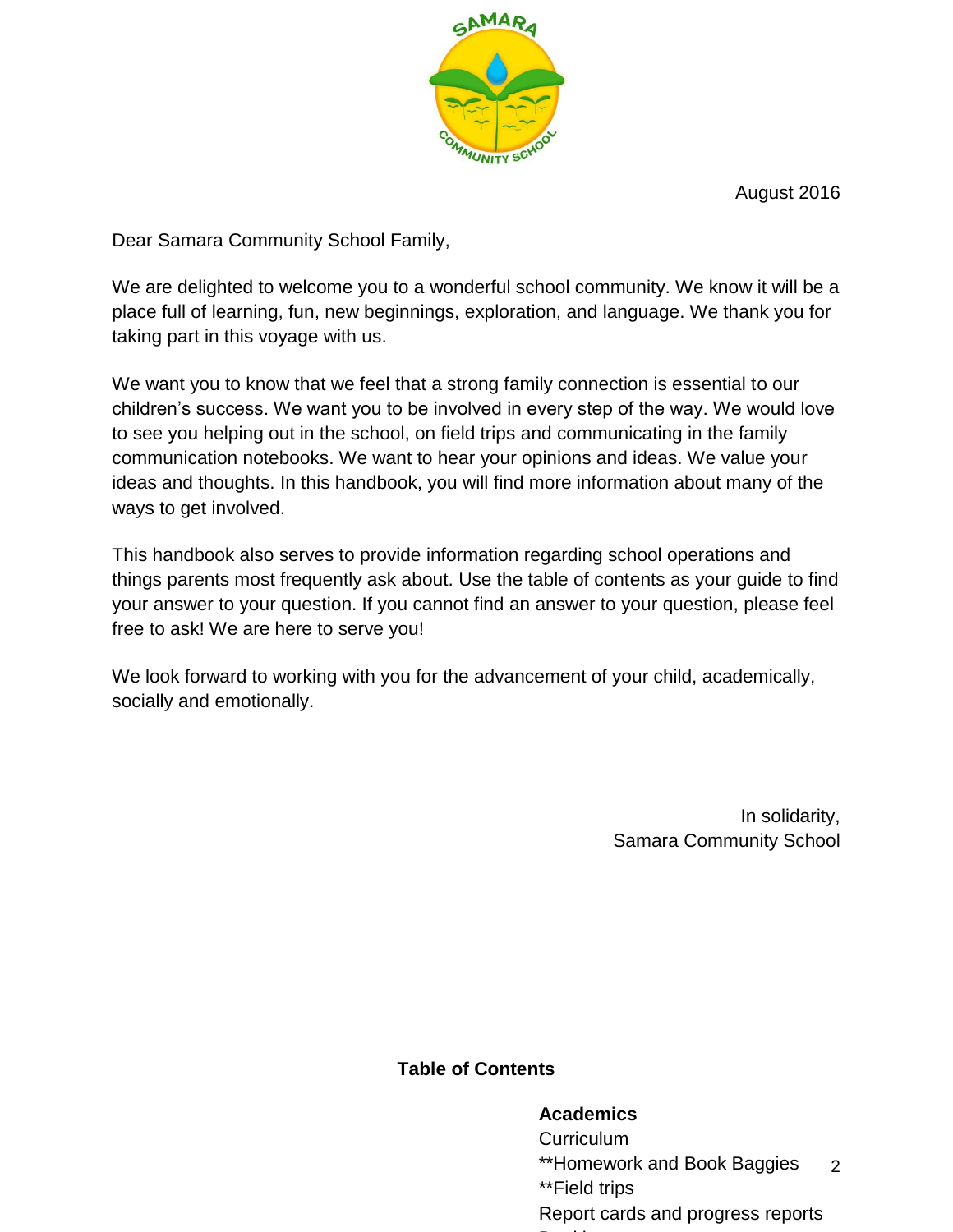#### **Basic Information**

Co -Located Schools \*\*Arrival **Dismissal** Uniforms **Attendance** \*\*Lunch and Lunch Forms Naps Early pick -up Late pick -up After -School Options Extended vacation Sign -In Samara Community School's Growth \*\*Parent Report Card \*\*Swimming Policy \*\*Capoeira Fridays \*\*Snack Policy Lost and Found \*\* Cell phone policy **Allergies** Celebrating Birthdays Family Practices \*\*Lending Library \*\*Family Book

#### **Communicating with the School**

School letters Issues/concerns/ideas Communicating with teachers Parent Communication Notebook Updating biographical information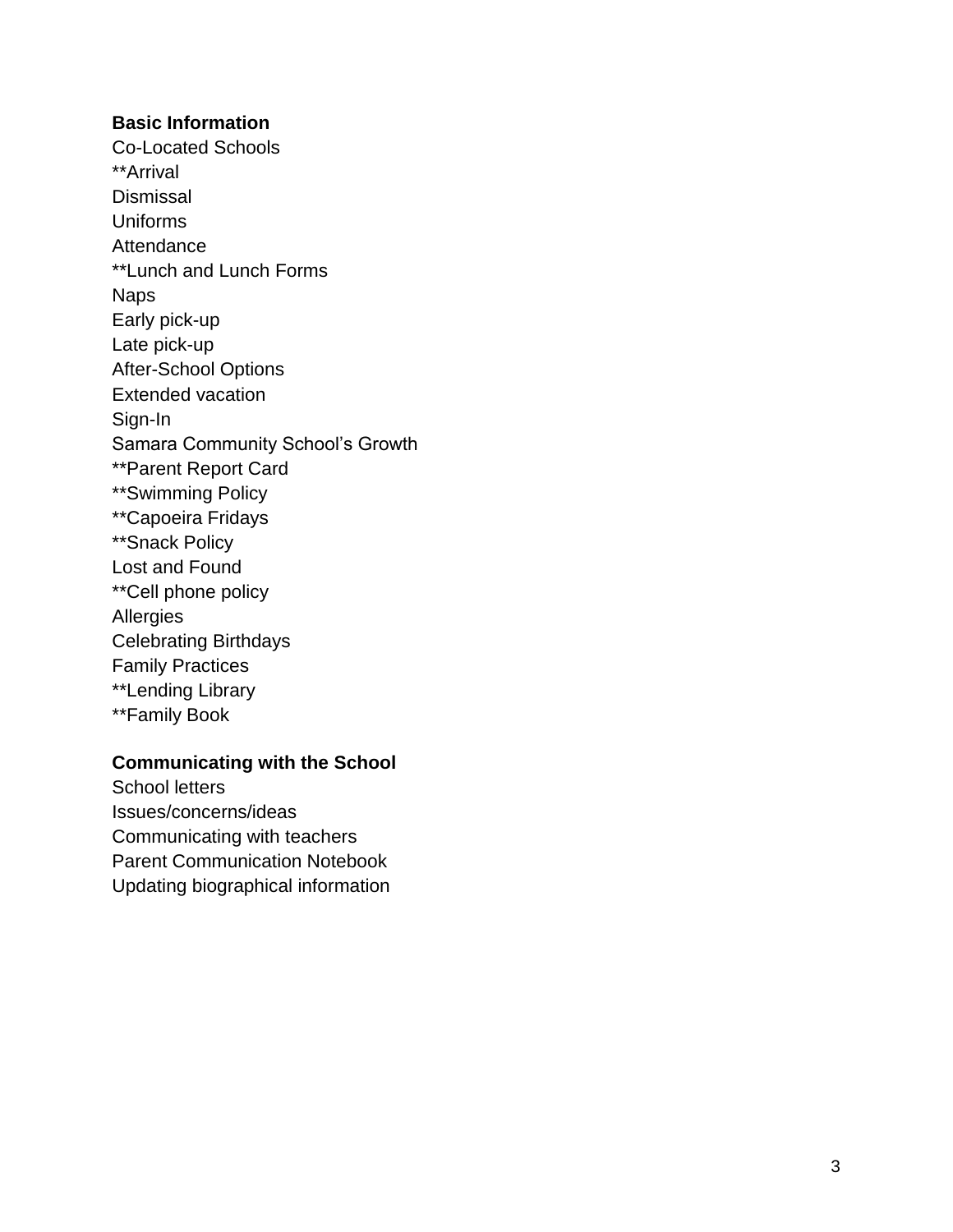# **Basic Information**

## **Co-Located Schools**

Samara Community School shares the Clara Barton School Campus withFairmont Neighborhood School (PS314). We share common spaces; however, all principals have worked diligently to ensure that all children do not come in contact, unless otherwise planned. Our school utilizes the second floor for our classrooms. The cafeteria and recess time has been scheduled for our use exclusively. PS314 has done the same to ensure the separation of both schools. We also work together to make sure all space usage and concerns are addressed in a way that is fair to all schools with the safety and well-being of all of our children in mind.

## **Arrival**

All children, with the exception of pre-kindergarten arrive for breakfast at 8:05 through the main entrance on Vyse Avenue. Children have the option to eat breakfast or to wait for their teacher. Pre-Kindergarten students enter the school at 8:20 and parents must sign in their child in the classroom. Pre-kindergartners will eat breakfast in their classrooms. Only pre-kindergarten parents are allowed to bring their students to the classroom. Other than that, parents are not allowed past the security desk. If you have an issue or concern, see that section for more information. The official day begins at 8:20. Any child that arrives after that time will be marked late. If your child is late, he/she will go to the office and get a late pass to class if it is after 8:20.

# **Dismissal**

Children are dismissed from the auditorium at 2:40 every day. Parents should enter through the Bryant Avenue entrance to pick up their children. Only people that are listed on the blue card will have access to pick up your child. If you need another person not on the blue card to pick up your child, please send in a note with the child in the morning in the Parent Communication Notebook, giving that person permission. Children will not be given to someone who is not on the blue card.

# **Uniforms**

We are a uniform school. Our children wear navy or white polo or button-down shirts with our school logo with khaki bottoms (skirt, pants, jumper). You can purchase uniforms at scsuniforms.com. Please let us know if we can help ensure your child has a uniform daily. We will also inform you in advance if we have a special non-uniform day. This is our uniform: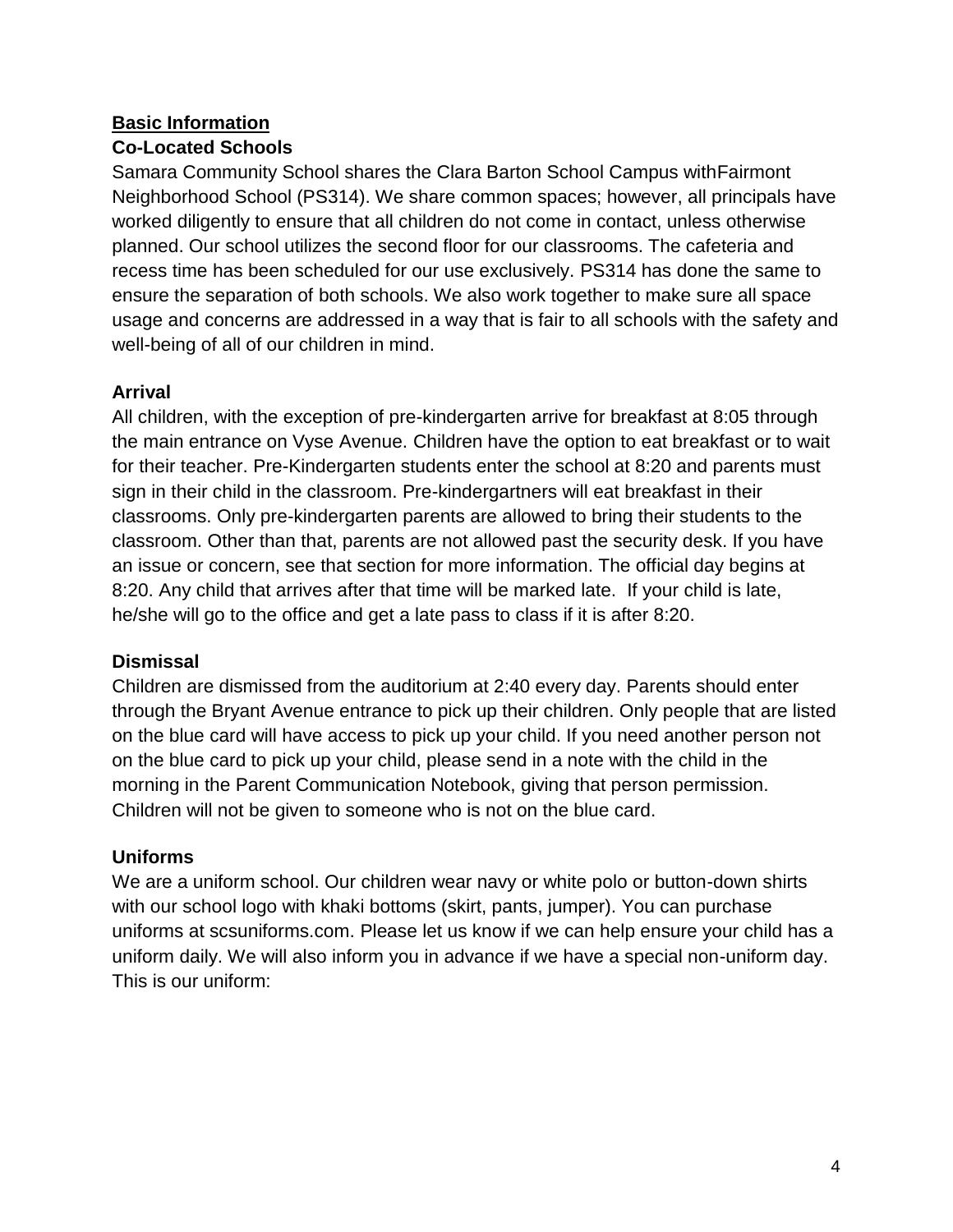

#### **Attendance**

It is imperative that your child is present daily. If your child misses a day of school, he or she has to make up any lost assignments. This is an interruption for children and affects their learning. Unless your child has a medical excuse, children should be here daily.

#### **Lunch and Lunch Forms**

We eat lunch family style in pre-kindergarten and children in kindergarten and on eat in the cafeteria. Children set the tables and eat with one another to promote socialization. Please make sure that if you bring your child's lunch that it is healthy. Lunch is an important part of the day to refuel our children and get them ready for the second half of the day. Please help them refuel properly. **Even if your child will be bringing his or her own lunch, you must complete the lunch form before school starts or your child will be charged full price. This year all students must apply for lunch on the website: https://www.applyforlunch.com/ to complete the application**. Please come to the office if you need support.

#### **Naps**

In pre-kindergarten, our students take a nap on a daily basis. We understand that some children do not like to take naps and we will work with your child to accommodate his or her needs. Children are required to have their own bedding. This should include a blanket, sheets and maybe a favorite teddy. Families will take the child's bedding home on a weekly basis for cleaning and return it on Monday.

#### **Early pick-up**

We strongly discourage picking up your child early from school, as it is an interruption of your child's learning and the class. Please make appointments for your child after school hours, if possible.

#### **Late pick-up**

Please ensure that you pick your child up on time. We do not have the available staff to take care of children during after school hours. If your child has not been picked up and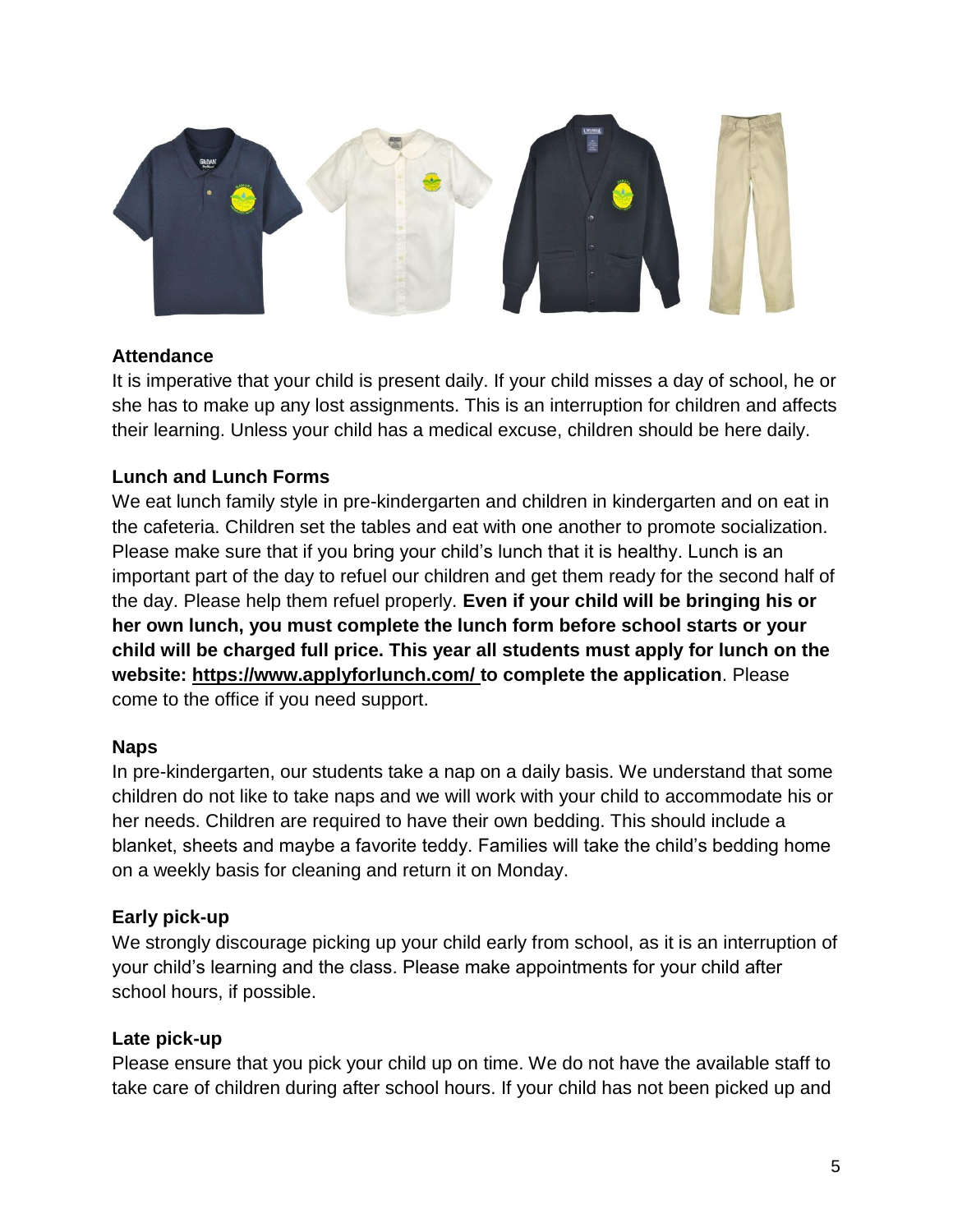we cannot get a hold of you, we will take your child to the police precinct where you will have to pick your child up. Please communicate with the school if you are having difficulty picking your child up. If this is a repeated occurrence, please consider our after-school options.

## **After-School Options**

We have two after-school options for families who need their child to be enrolled in an after-school program. Children who are five and older are able to enroll in the Children's Aid Society after-school program which picks their children up after school and dismisses at 5:30. They are located in our building. Madison Square Boys and Girls Club around the corner on Hoe Avenue is also an option for children and they have a pick-up service. Pre-kindergarten does not have an after-school option.

## **Extended Vacation**

The NYCDOE sets specific vacation days for families and staff well in advance to support those needing to travel. Please plan your vacation travel during official school vacation days and stick to these days when planning your vacation. It is imperative that all children are present every official school day. Instruction happens right up until the last day of vacation and this means that learning is still going on.

## **Sign-In**

To ensure the safety of all adults and children, all families are required to sign in at the front desk and get a pass before coming to the main office.

# **Samara Community School's Growth**

2016-2017: Pre-Kindergarten-Second Grade 2017-2018: Pre-Kindergarten-Third Grade 2018-2019: Pre-Kindergarten-Fourth Grade 2019-2020: Pre-Kindergarten-Fifth Grade

# **Parent Report Card**

New this year, Samara Community School will be holding all parents accountable as we do for our children. As you know, a parent's support is extremely important in the success of their child. Please see the parent report card in the appendix. We will be giving you a report card in November and March alongside your child's report card. We will be measuring attendance and punctuality, uniforms, parent communication and parent participation. Parent honor roll ceremonies will occur in November, March and June to celebrate parent support.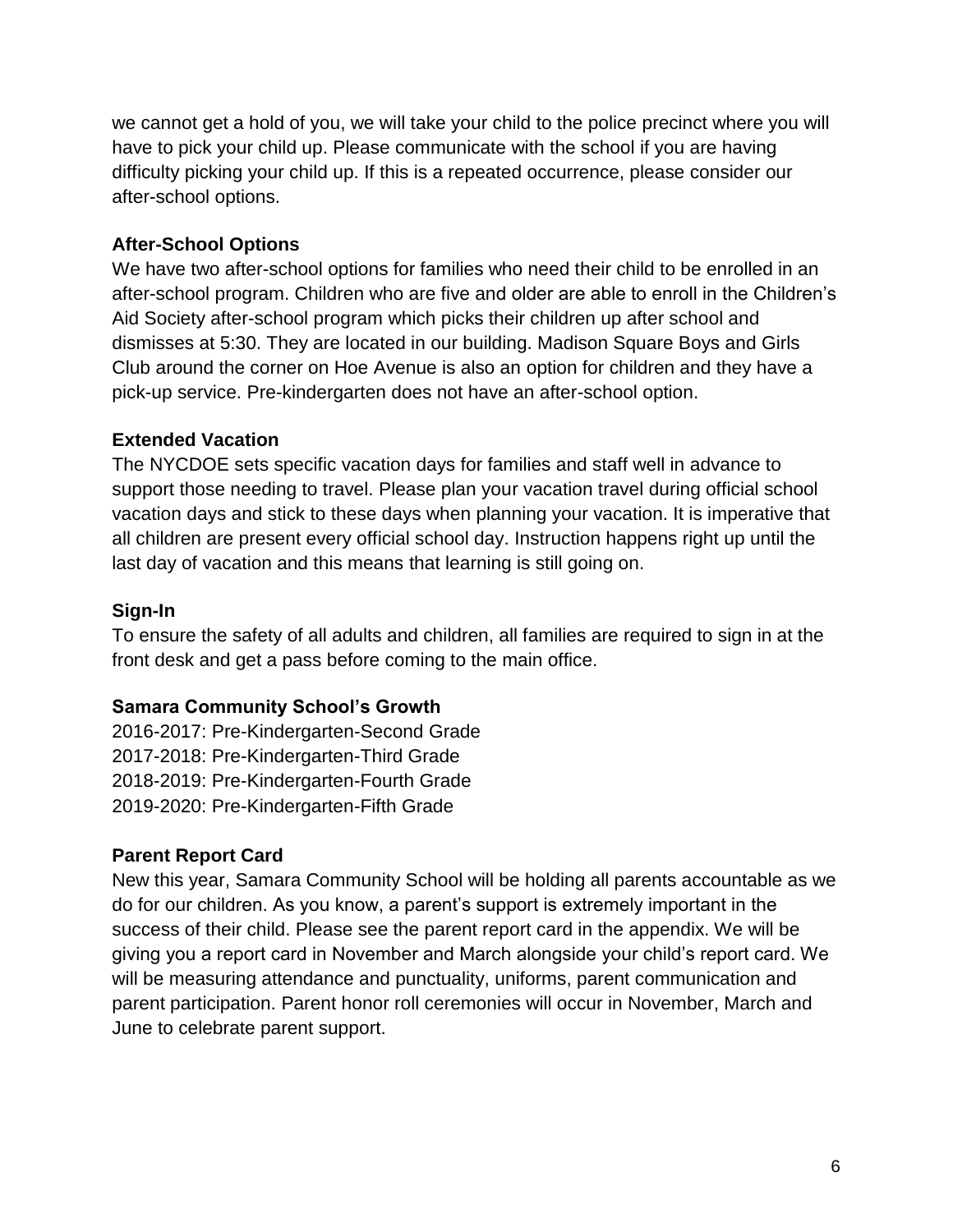#### **Swimming Policy**

We swim at the Madison Square Boys and Girls Club in the Spring. During the swimming season, all students should come prepared ready for swimming. Please note that sometimes students get nervous and don't want to swim. We have many ways to support these students so please ensure that your child attends swimming every Friday.

#### **Capoeira**

During the winter months, we will be doing capoeira. On this day, please make sure that your child wears sweatpants and a t-shirt so he or she may move freely. We will notify you of your scheduled day of the week. This is a physical activity.

#### **Snack Policy**

Instead of bringing in snack every day, we ask that each family pay \$12 on a monthly basis. This money will be used to communally purchase snacks for the entire class and promote healthy eating. Students will be trying out various types of healthy treats during this time. **Please do not send your child with a snack.** 

#### **Lost and Found**

If you are missing an article of clothing, please check our lost and found in the main office. Please also ensure that all of your articles of clothing, including backpacks, hats, gloves, jackets and sweaters, are clearly labeled with your child's name.

#### **Cell Phone Policy**

Please see the cell phone policy in the appendix. This must be signed and returned to school in the first week.

#### **Allergies**

If your child has an allergy to any type of food or something that the school should know, please inform us immediately so we can make the necessary arrangements.

#### **Family Practices**

Please let us know if you do not celebrate any particular holiday or festivity so that we can ensure that we respect all family practices and religions to the best of our ability.

#### **Celebrating Birthdays**

We know that many families want to celebrate birthdays during the school day. To minimize interruption to instruction, we are allowing families to celebrate a child's birthday with cupcakes, juice and refreshments at 2:10 in the afternoon. We ask that you notify us with a week in advance. Please remember we do not allow our children to drink soda in school.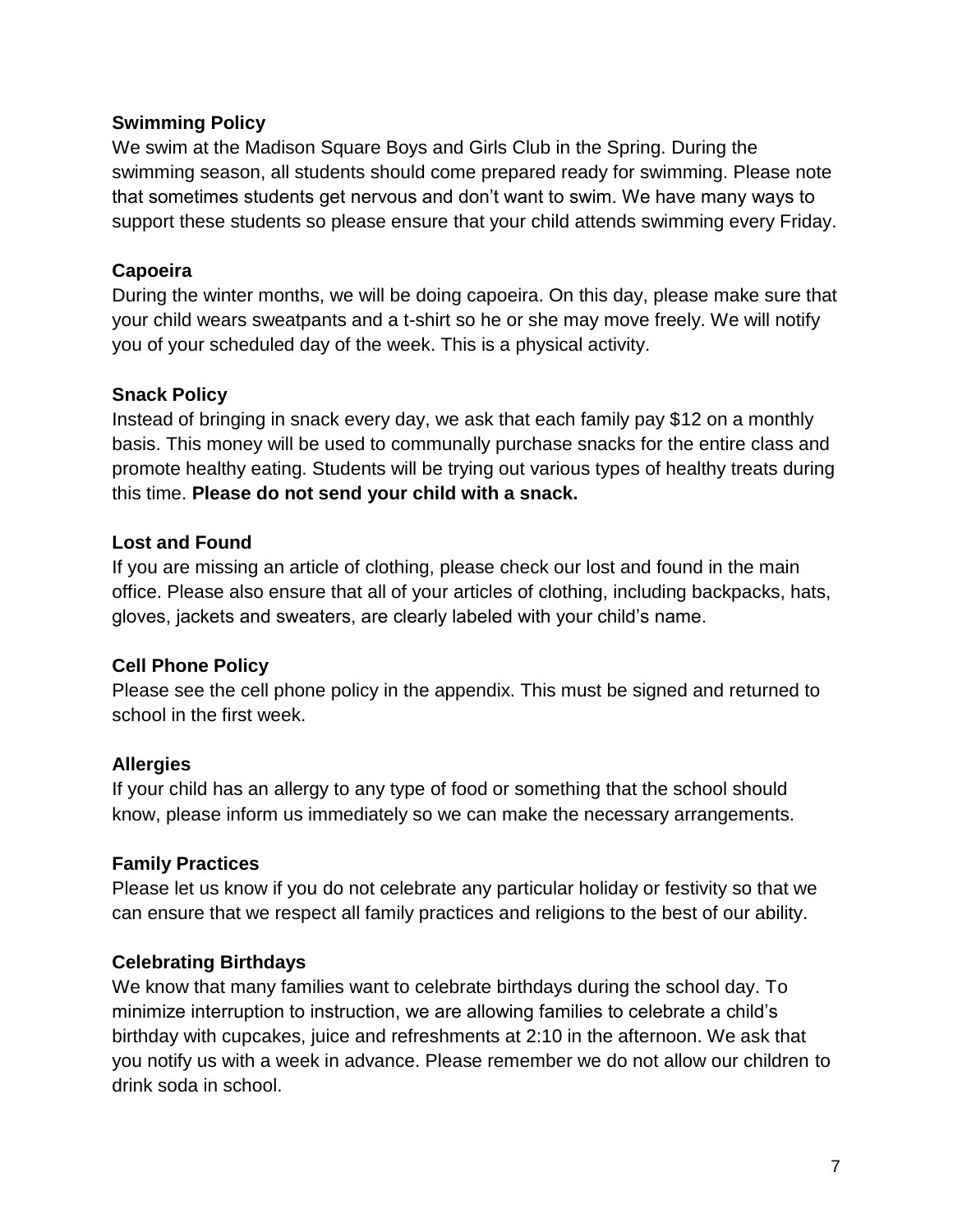## **Lending Library**

We have a wonderful lending, bilingual library in the office that all parents are more than welcome to utilize to take out books to read at home. Please visit the library in the office. We have replenished it with new books as well.

## **Family Book**

At the beginning of the year, we will be giving all families a blank hardcover book. This is your first family homework assignment where you are asked to fill the pages of the book with pictures of your child and their family and share with the other students all about your family. This book will live in the classroom for other students to read and for your child should he or she feel sad and want to see you during the school day. Please return this by September 19. This book will remain with your child for his/her school days and will eventually be returned.

# **Communicating with the School**

#### **School Attendance letters**

If you need a school attendance letter, please come to the office to complete a letter request form. We will provide the letter within 24 hours.

#### **Issues/concerns/ideas**

If you have an issue, concern or idea, we want to hear from you. You can come to the main office and complete a parent intake form and we will get back to you within 24 hours. You may also email your idea/concern/issue to:

[info@samaracommunityschool.org.](mailto:info@samaracommunityschool.org) If you have an immediate concern, please set up an appointment. We will do our best to meet your needs as soon as possible.

#### **Communicating with Teachers**

If you need to discuss something with a teacher, you can also utilize the Parent Communication Notebook to get a response by the next morning. See more information in the next section regarding the parent communication notebook. If you need to speak to a teacher immediately, call the office and set up an appointment or speak to the teacher at dismissal.

#### **Parent Communication Notebook**

The Parent Communication Notebook is the perfect place for you to find out what your child is up to on a weekly basis and also address/document any concerns you might have. Teachers will send you a picture with a caption on something your child has been doing throughout the week to give you a sense of what is going on in the classroom. We also want to hear from you and expect that once a week you tell us something that you are noticing, maybe while your child is reading, or maybe you tell us about something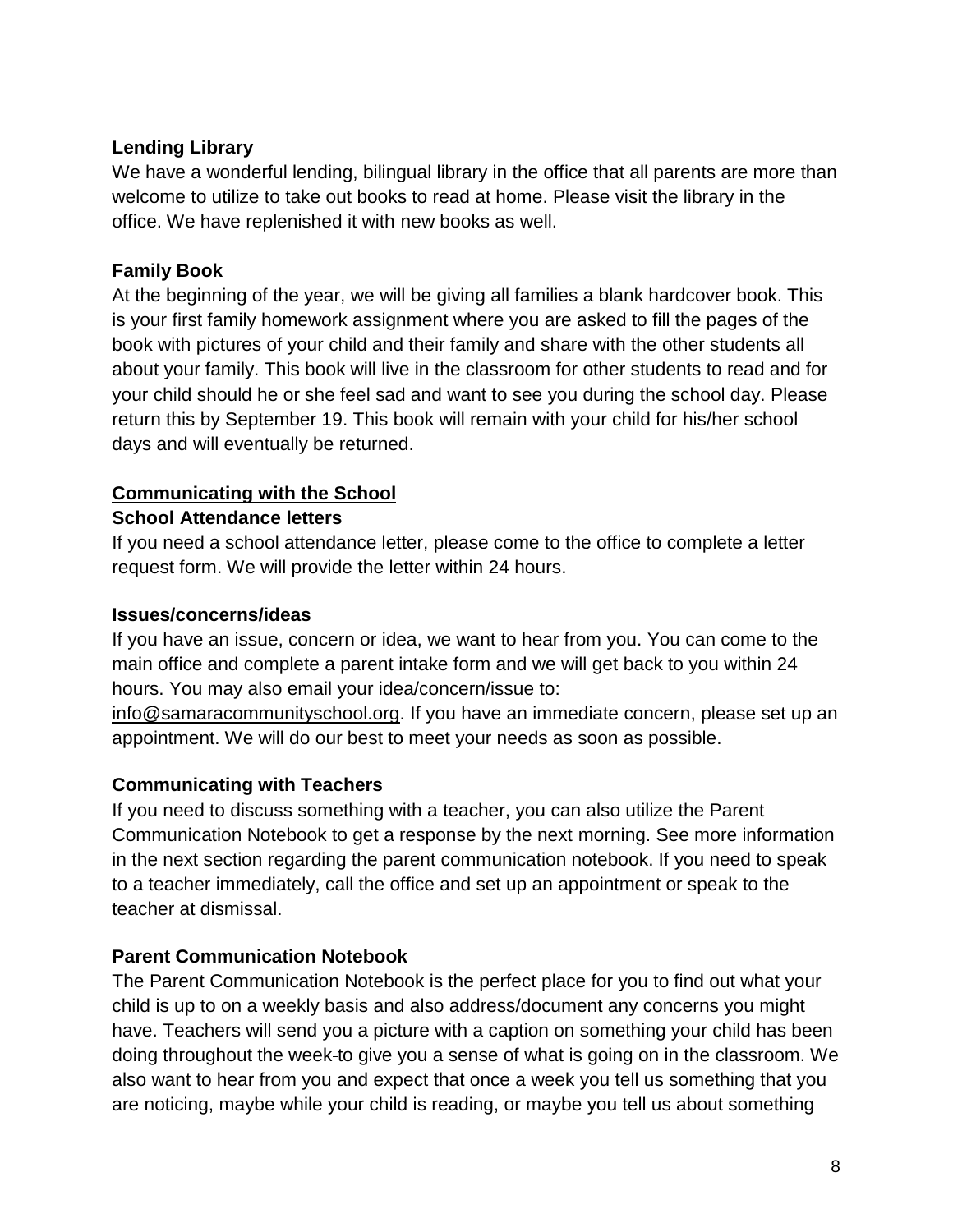you did during the weekend that we might use to spark a conversation or give possible ideas during story time. This is one way we can build a stronger bond with our families.

## **Updating Biographical Information**

Any time that you have a change in your address, phone number or any other biographical information, please notify the office so that we can update your records. It is important to have the most up-to-date information in case we need to get in touch with you during the day and also to ensure that you receive all school notifications.

# **Academics**

#### **Dual language**

Our children learn in Spanish and English. Each day, your child rotates between Spanish and English. Your child has a Spanish teacher and an English teacher so that he or she knows exactly what language he or she should be speaking that day. The master calendar will also help you as a parent know what day it is so that you can prepare your child. We understand that learning a new language can be difficult, and we want to ensure that your child is supported every step of the way. We make learning a new language fun and as we say- comprehensible. You will have an opportunity during the school year to attend a class in your second language and see how we make it fun so you understand what is going on. (You might even want to stay longer :)).

# **Curriculum**

Reading: Every child varies developing early reading skills. As a result, we spend a lot of time in small groups working with children on their level. For some children, this means they are reading books while others are just learning how to find beginning sounds in a word. We also use a program called the Kindergarten Literature program in Pre-Kindergarten and Kindergarten where children and the teacher read fun, wordy books repeatedly over a week so that the children begin to memorize the storyline and can essentially "read" the book themselves, and act it out as well. We also use song as a way to build early literacy skills and build language. Our integrated studies are another time for children to read more about different subjects in the context of what they are learning.

Phonics: We use a Linguistic Phonics approach. Linguistic Phonics is an approach to reading and spelling that builds on speech. Children begin by listening to words that they say everyday: noticing syllables, rhyme and eventually individual sounds. They then learn how these sounds are represented by letters through investigation, 'cracking the code' through problem-solving. Children are very good at 'working things out' if they are presented in the right way at the right time! It is very important not to rush your child or to expect him to know things before he is ready! The best way to help at home is to: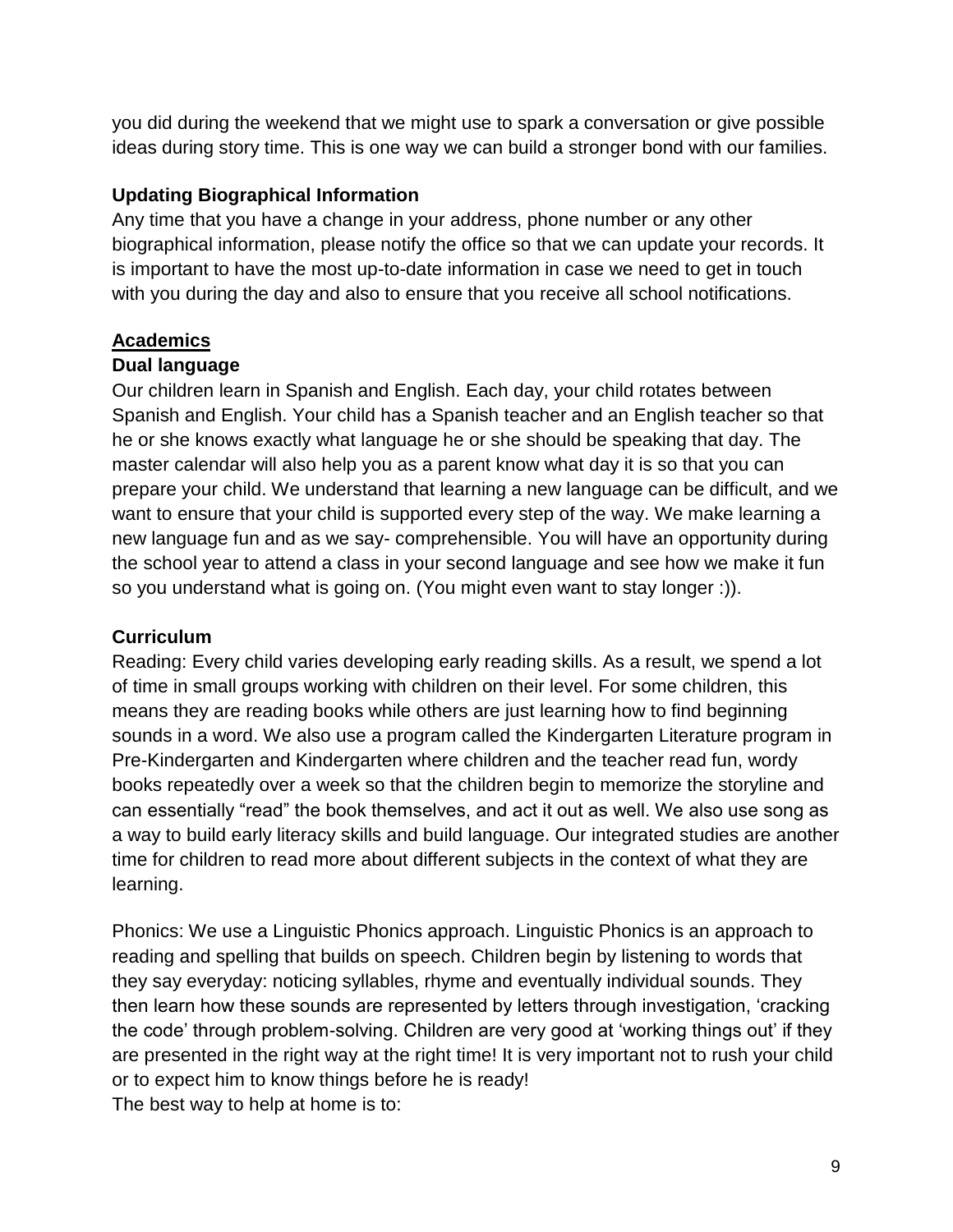- have plenty of conversations to increase your child's vocabulary the more words he can say, the more words he will eventually be able to read and write!
- play lots of word games there are lots of ideas below
- read to your child as much as possible stories, information books, poems, instructions, time-tables, magazines etc.
- show that you enjoy reading and writing
- have fun helping your child learn

Writing: We have different writing units throughout the year where children learn different types of writing and the features within each genre. They learn to think like writers and develop their own stories. They will publish pieces of writing in both languages throughout the year and we will invite you to come to our publishing ceremonies to celebrate their writing. These units are all aligned to our integrated studies work.

Integrated Studies: In kindergarten, students are immersed in a year-long study of the maple tree and a unit on animal families and their own family. In first grade, students study water and think about the idea of where their water comes from in an in-depth study. Through these studies, students learn through reading, writing, math, science and inquiry work. We take trips to different cultural institutions and around the community to deepen our thinking. We will invite you in at different points, to share in our learning and to use your expertise. We look forward to partnering with you, especially during these studies.

Math: We use a program called Engage NY. Our goal is to promote mathematical thinking and therefore, students ponder various mathematical questions and engage in rich discussion around the topic. We also support our children's ability to think deeply about math through word problems, which are also a way to challenge them to work together to solve a problem.

Science: Our science units are integrated with the arts and investigations. We use the FOSS science kits to support our investigations and have planned many different connections with the arts, including visual arts, drama, dance and music. Our three units in Kindergarten include: trees in the fall, animals in the winter and a return to trees in the spring. We will also take field trips to deepen our thinking in each of the units. In first grade, students think about water and the states of matter, animal dependence on water and the water cycle through seasons and weather.

The Arts: The Arts, including, music, dance, visual arts and drama are woven throughout the curriculum. For instance, your child will sing every day, especially during our Sing-Along Mondays (see ways to get involved). Students take music and art classes throughout the week.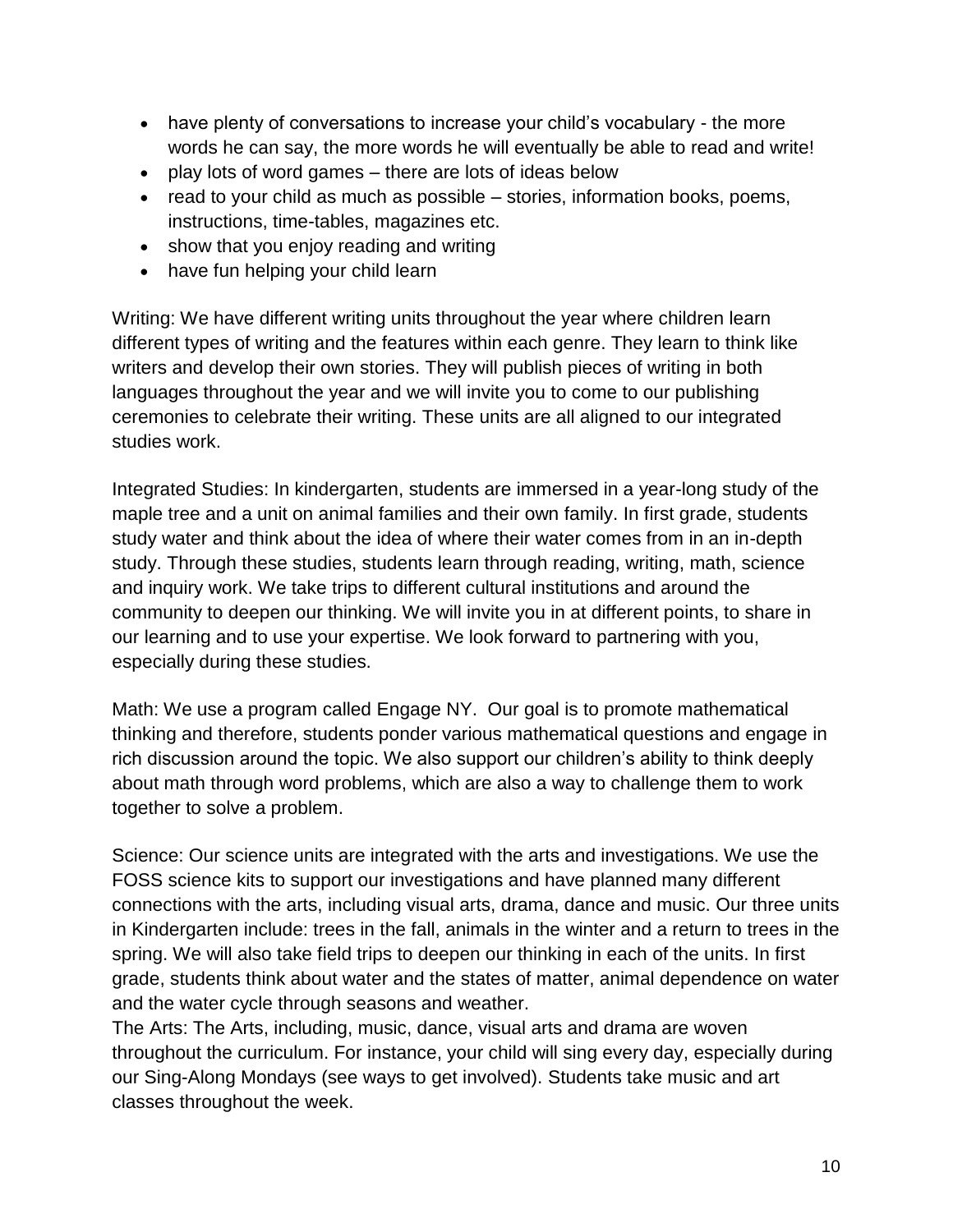## **Homework and Book Baggies**

We consider homework to be a time where children are able to reinforce the basic skills they have been learning in school. In kindergarten and on, children will be asked to read independently and with an adult nightly, practice sight word lists and practice math skills. Your child will receive a book baggie weekly with new and some known books. Please read all of the books and ensure that they are ALL returned into your child's book bag nightly. From time to time there might be other assignments and you will be notified in the homework weekly sheet that goes home with your child at the beginning of the week.

# **Field trips**

Field trips are a regular part of the curriculum. We will ask that you sign a walking permission slip for the year so that your child may be allowed to take a walking trip around the neighborhood as part of their studies. Students will take trips every other week. Please see the calendar for more information. We will announce these trips in advance. We will also ask that you sign any other trip permission slips you receive in a timely fashion. We encourage parents to attend all field trips, unless we have limited space. Please let us know if you would like to join us.

## **Report cards and progress reports**

We believe it is essential that families get the whole picture of how their child is progressing in school. Therefore, we write anecdotal reports of your child twice a year (November and June) so that you get the bigger picture of your child's progress. During three other times throughout the year, you will receive a progress report, detailing how your child is progressing based on the Common Core Standards. We encourage families to get involved, ask questions and understand what the reports mean. Please feel free to reach out to us for more information.

#### **Swimming**

Swimming is an excellent form of exercise and is so much fun. As a result, our children participate in a twenty-session program with the Madison Square Boys and Girls Club starting in Kindergarten. They swim one day a week in a one-to-seven ratio. The staff is very experienced and our teachers are right alongside the students. Please let us know if you have any questions or concerns. We promise you will see some pictures when we begin to ease any concerns you might have.

# **4-day rotation**

We have many days off throughout the year and many of them happen to fall on a Monday. For these reasons we operate on a four-day rotation instead of on a Monday-Friday schedule. This means that we have an A day, B day, C day and D day. Then, we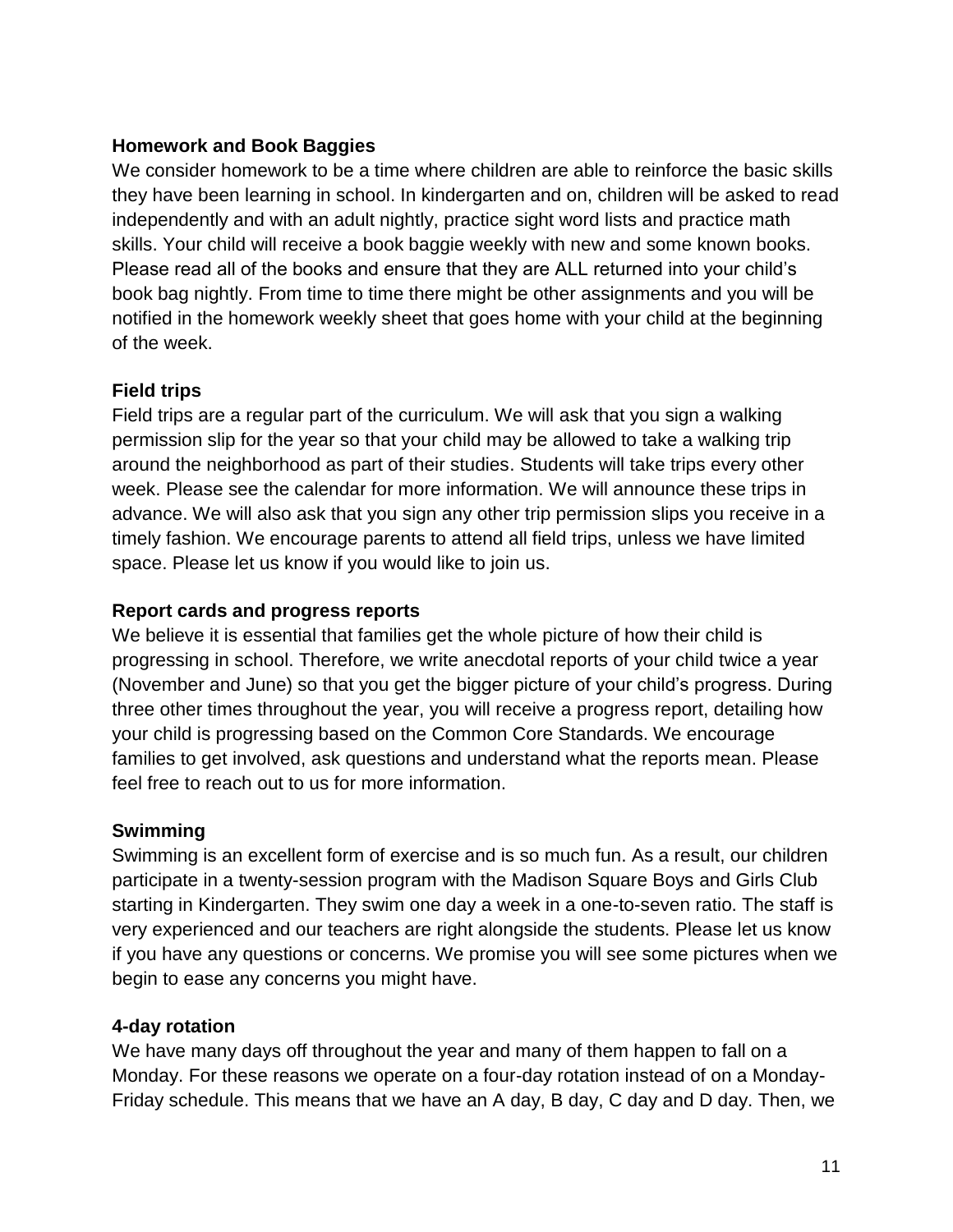repeat this all over again. Look on the calendar to see what day it is. This will also help you understand whether it is a Spanish or English day for your child.

## **Calendar**

You will receive a monthly calendar with all of the important events and notifications. On a weekly basis, you will also receive a newsletter with the upcoming events for the following week. We have done our best to inform you about all events with as much advance notice as possible. For any last minute updates, we will notify you via flyer or phone or through a Facebook and email blast.

# **Supply list**

Attached to this family handbook, you will find the supply list. Please note that we take all supplies and put them in our closets for communal use. This means that if anyone needs a pencil, we will provide him or her with a pencil from the communal pencils. By purchasing the supplies, you are helping us ensure that our classrooms are well supplied and run smoothly.

## **Photographs**

We take many pictures throughout the day to document the work we are doing with our students. You will also receive some of these or view them on our bulletin boards. In addition, there are times when the Department of Education and visitors may request to take pictures. We will advise you of this well in advance and you are always available to opt-out even after signing the photographing waiver. Please make sure you do sign it, however, so that we may take photographs.

# **Ways to be involved**

# **Sing-Along Mondays**

This is a great time to spend a Monday morning singing with our students and starting the week off in a great way. From 8:20 to 8:40 on Monday mornings, we will sing as a school from our school songbooks. We encourage you to join in our sing-along and learn all of the wonderful songs your children are learning.

# **Family events**

We have put together a varied line up of family events for our families. We want to showcase all of the wonderful things your child accomplishes during times of the year and, share in the magic of science, math reading, art and so much more. We strongly encourage you to attend. You will learn how to help your child at home, view the accomplishments of your child, and get to know other parents. Please note the dates in the calendar.